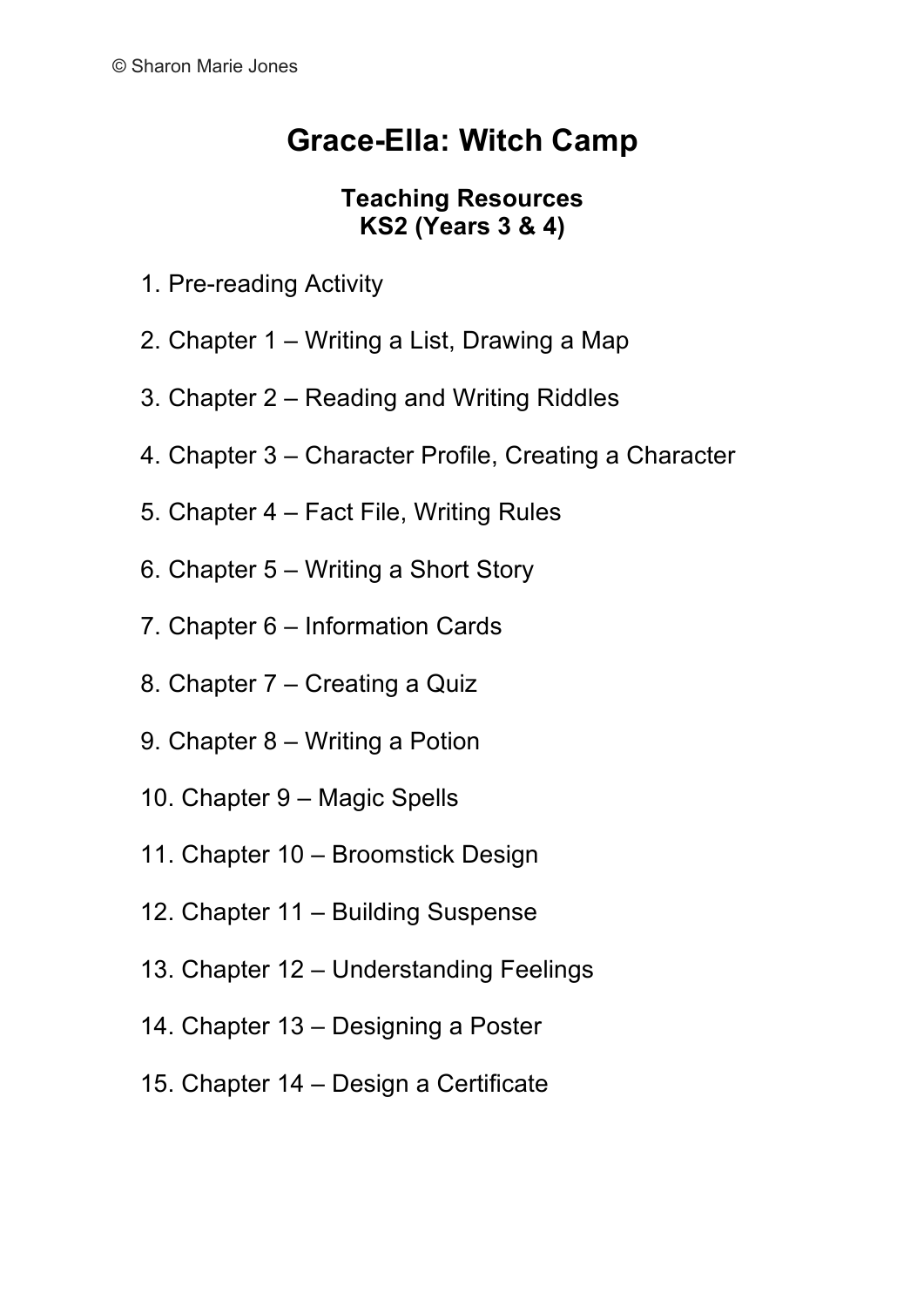© Sharon Marie Jones

## **Pre-Reading Activity:**

Look at the cover for 'Grace-Ella: Witch Camp'.

What does the cover tell the reader about the story?

What type of story do you think it will be?

What do you think of the cover?

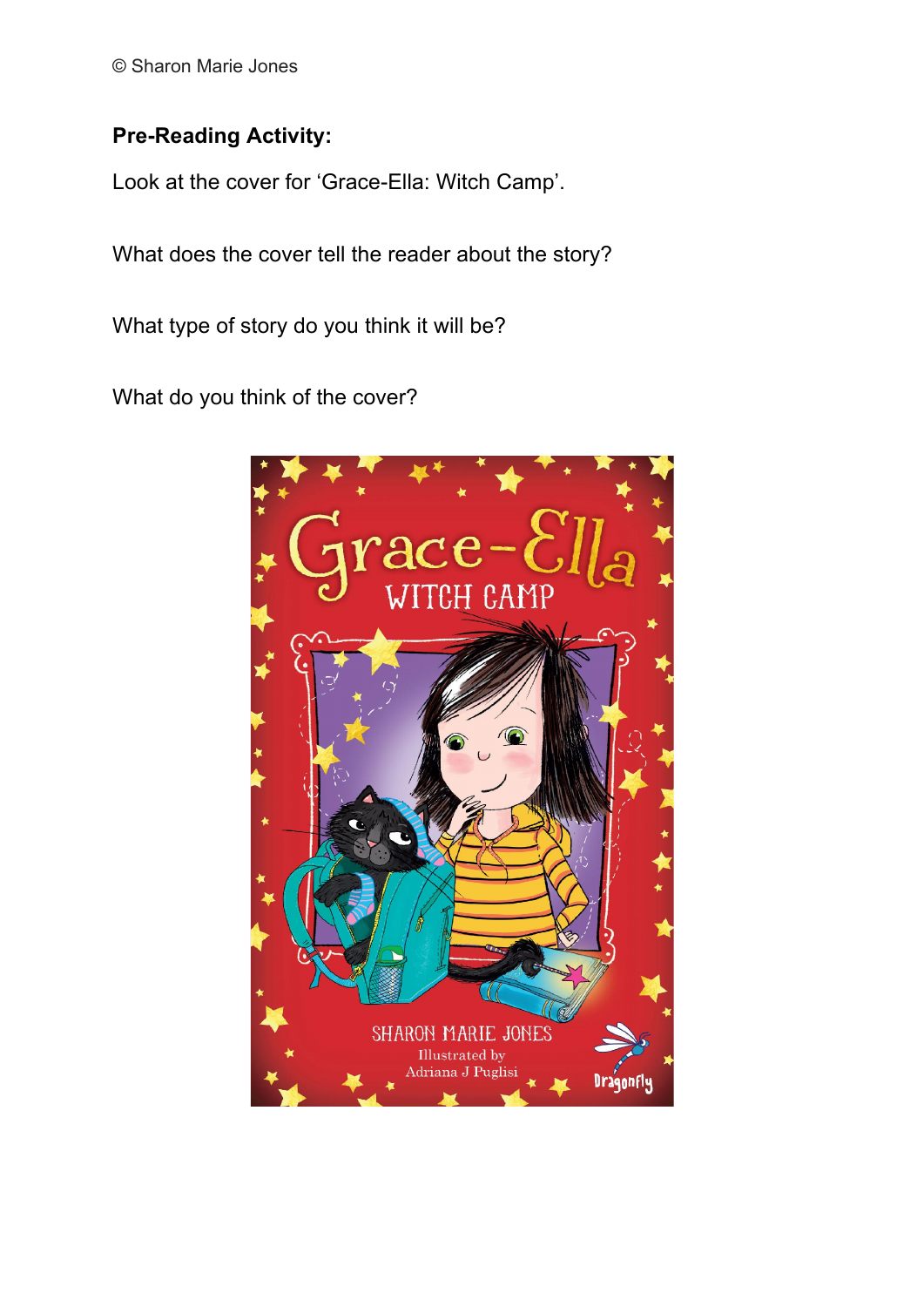What would you choose as essential items for camping? Think about what you would need to survive outdoors. Choose 10 key items and write them on your list.  $\overline{\mathbb{Z}}$ 

Explain to the class why you have chosen your items.



*Essential Items for Camping*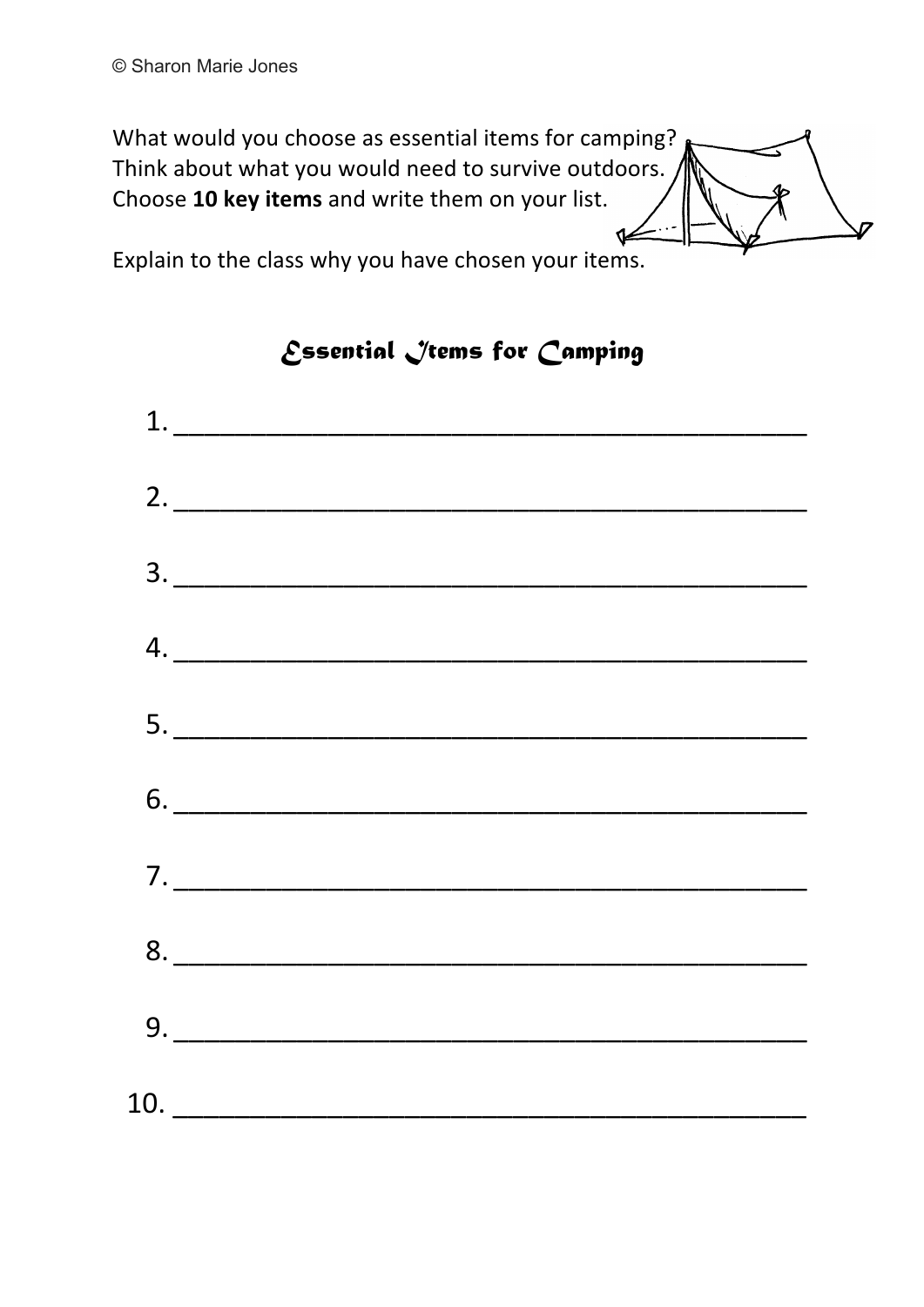© Sharon Marie Jones

Draw and label your own map of Witch Camp.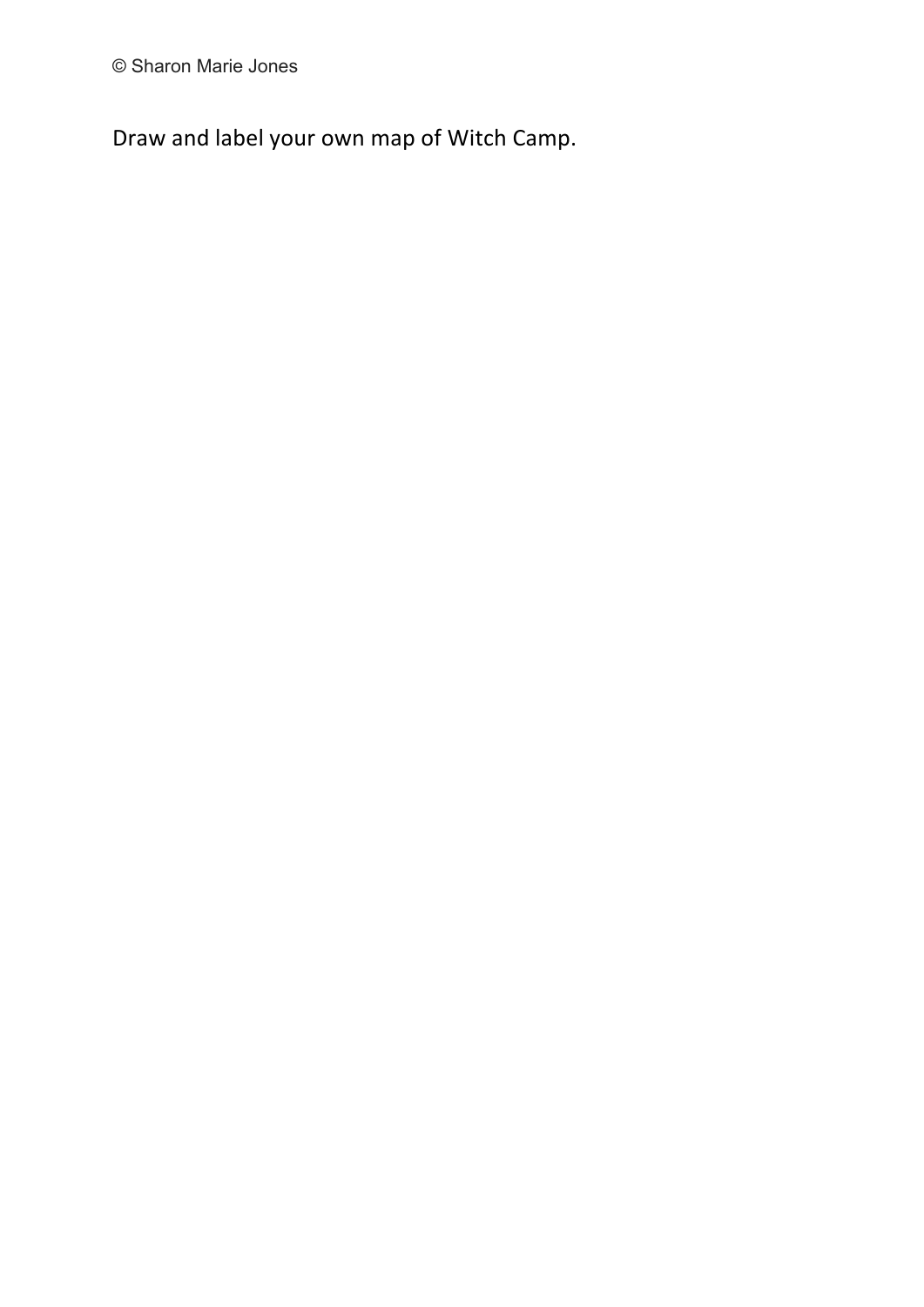A **riddle** is a poem that forms a puzzle to be solved. In pairs, read some riddles and have a go at solving them.

Grace-Ella and Mr Whiskins must solve Buddy Whiffleflip's riddle to get into camp:

> *Lizard*'*s leg and a pumpkin whole, Eye of a rat and the tail of a mole, Frog*'*s toe in and the claws of a shrew,*  '*Tis ready now to bubble and brew. Which is the way you*'*ll choose to go? Right or left? You should now know.*'

Write your own **Acrostic Riddle Rhyme** for the word 'LEFT'.

 $\overline{\phantom{a}}$  , and the contract of the contract of the contract of the contract of the contract of the contract of the contract of the contract of the contract of the contract of the contract of the contract of the contrac

\_\_\_\_\_\_\_\_\_\_\_\_\_\_\_\_\_\_\_\_\_\_\_\_\_\_\_\_\_\_\_\_\_\_\_\_\_

\_\_\_\_\_\_\_\_\_\_\_\_\_\_\_\_\_\_\_\_\_\_\_\_\_\_\_\_\_\_\_\_\_\_\_\_\_

\_\_\_\_\_\_\_\_\_\_\_\_\_\_\_\_\_\_\_\_\_\_\_\_\_\_\_\_\_\_\_\_\_\_\_\_\_

\_\_\_\_\_\_\_\_\_\_\_\_\_\_\_\_\_\_\_\_\_\_\_\_\_\_\_\_\_\_\_\_\_\_\_\_\_

\_\_\_\_\_\_\_\_\_\_\_\_\_\_\_\_\_\_\_\_\_\_\_\_\_\_\_\_\_\_\_\_\_\_\_\_\_

 $\frac{6}{2}$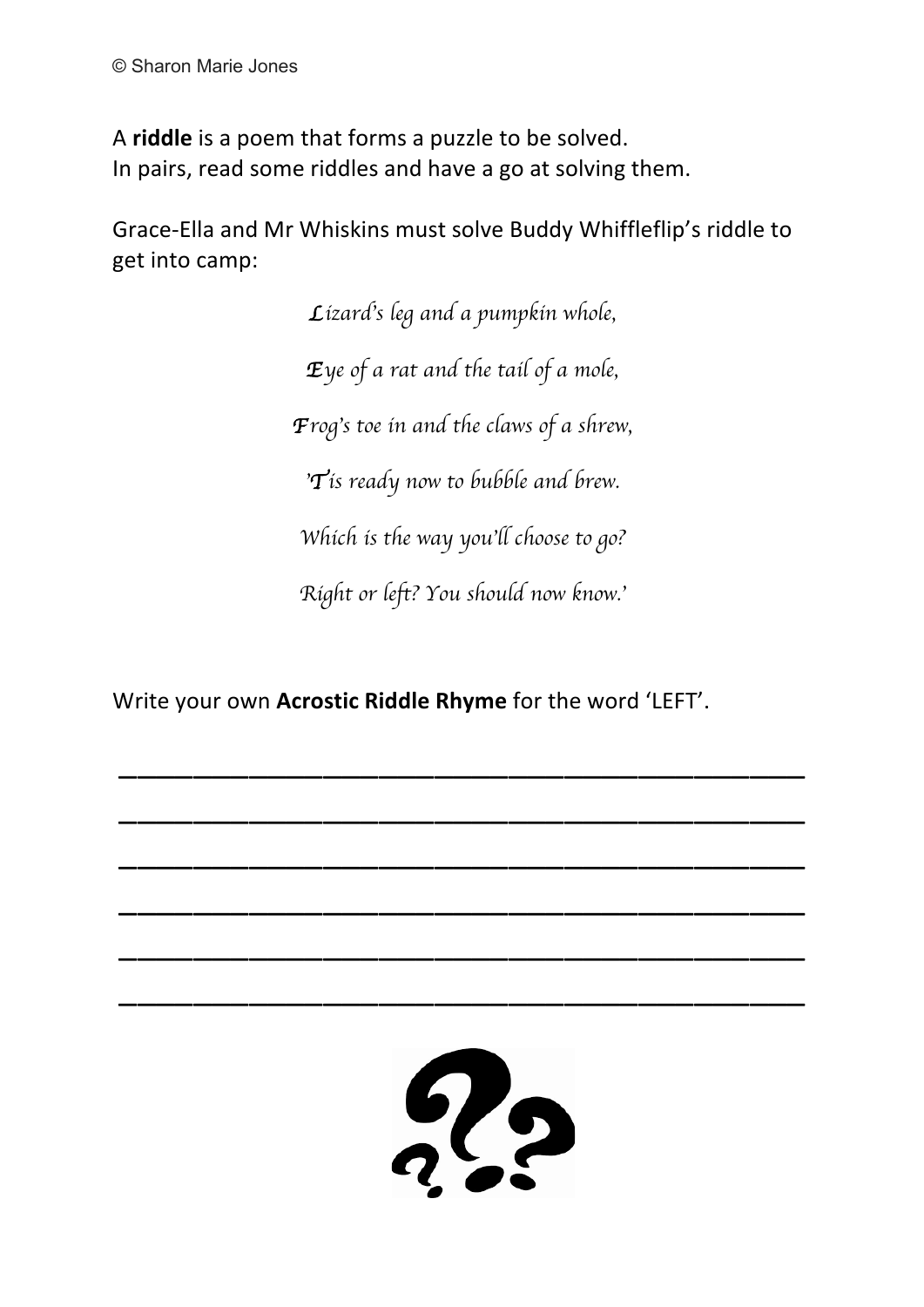Write a character description of Dilys Dibble.

Use the text and illustrations to describe her appearance,

## personality and her feelings.

Remember to set your work out in paragraphs and use figurative language:

- 1) Adjectives
- 2) Similes
- 3) Metaphors
- 4) Idioms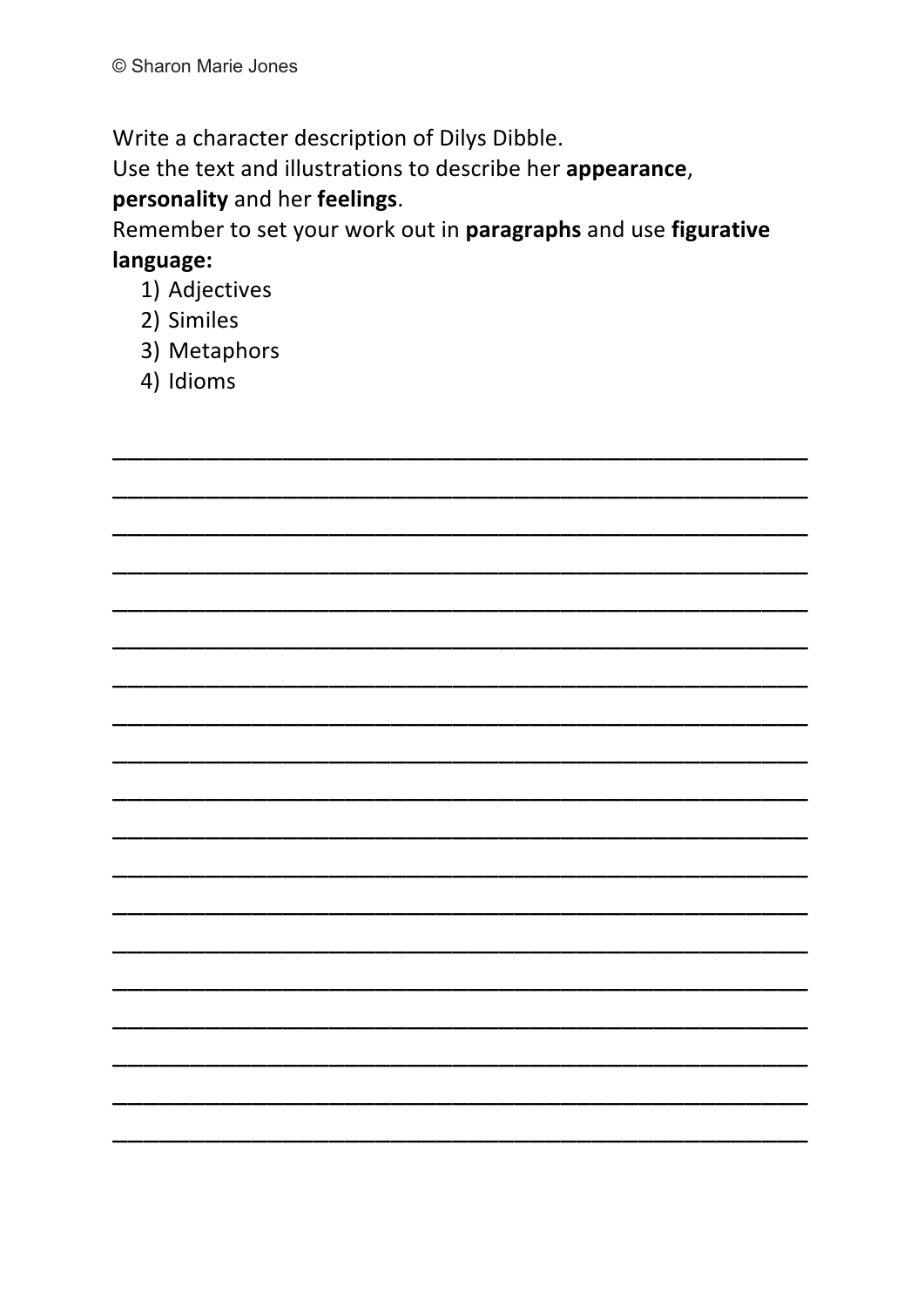Use your Character Profile of Dilys Dibble to create your own character for Witch Camp.

Write a description of your character (remember to give your character a name).

Draw an illustration of your new character.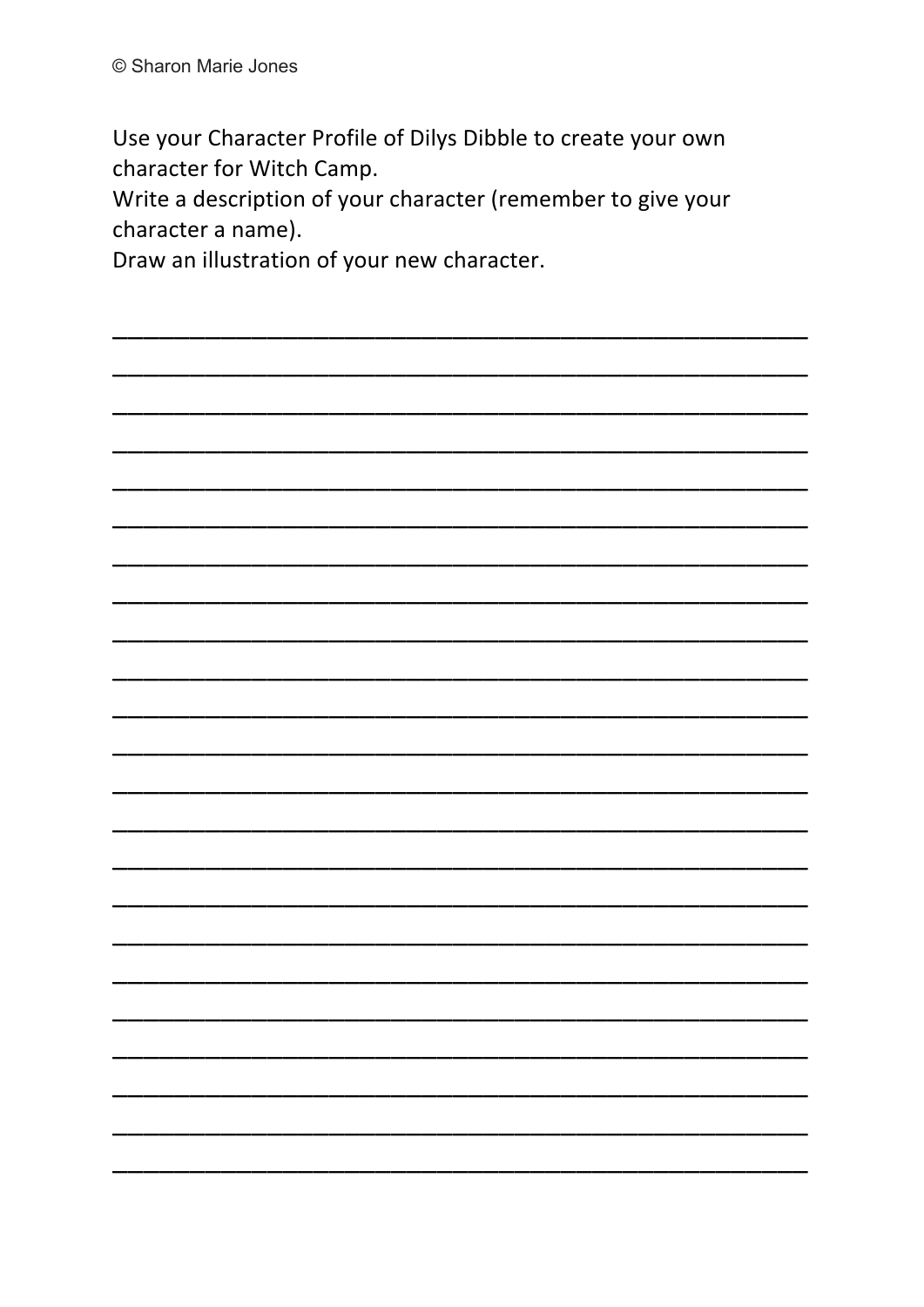Research information about fireflies and write a Firefly Fact File. Think carefully about the **presentation** of your fact file. Remember to use:

- one page
- P **pictures**/**diagrams**
- sub-titles
- **bullet points**
- factual information

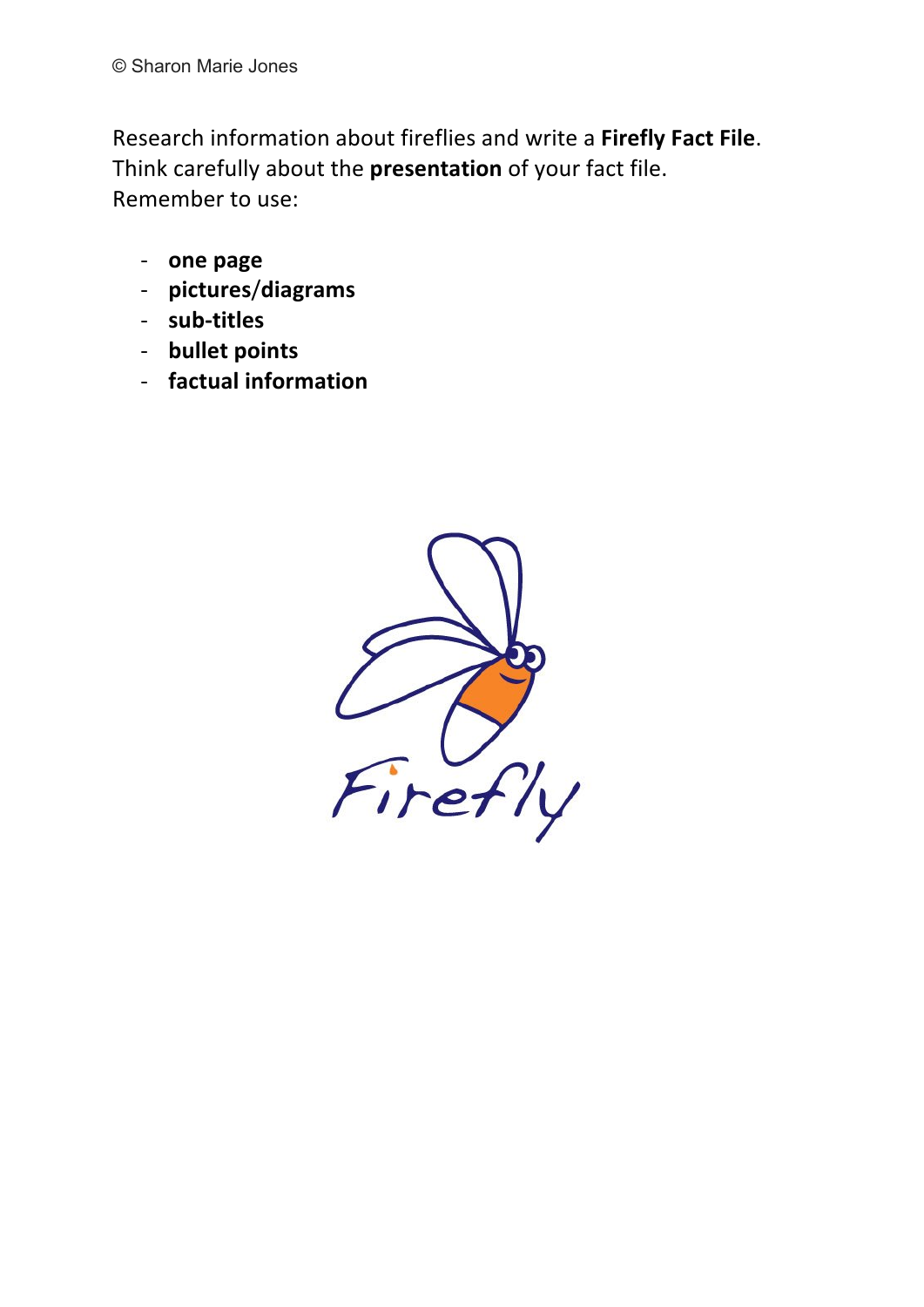Create a list of rules that would cause 'Classroom Chaos'! Illustrate your rules.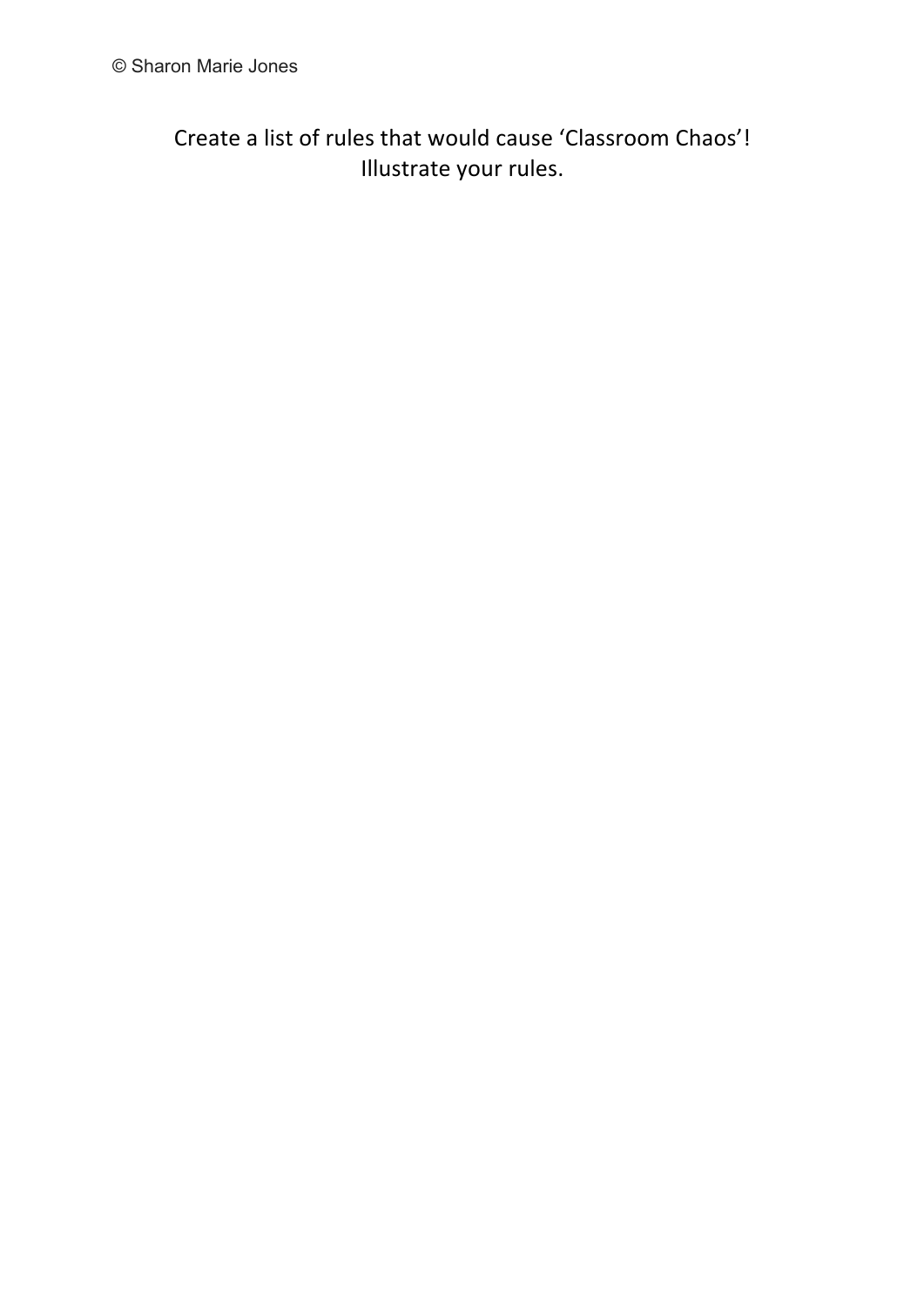Write a short story for The Book Rules.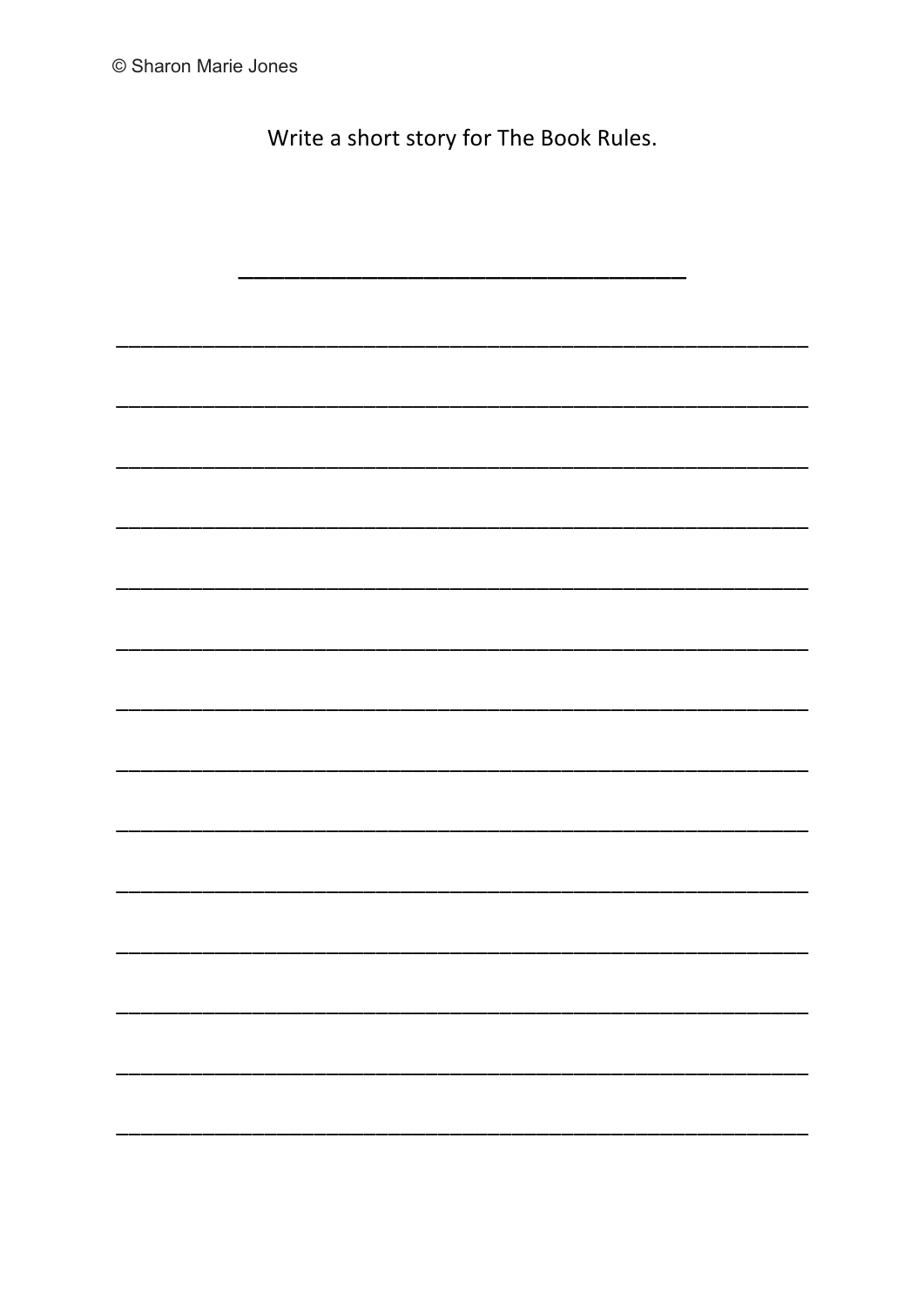Choose a plant from the book and write an information card about the plant.

Remember to include:

- a picture
- description of appearance
- where to find the plant
- the special properties of the plant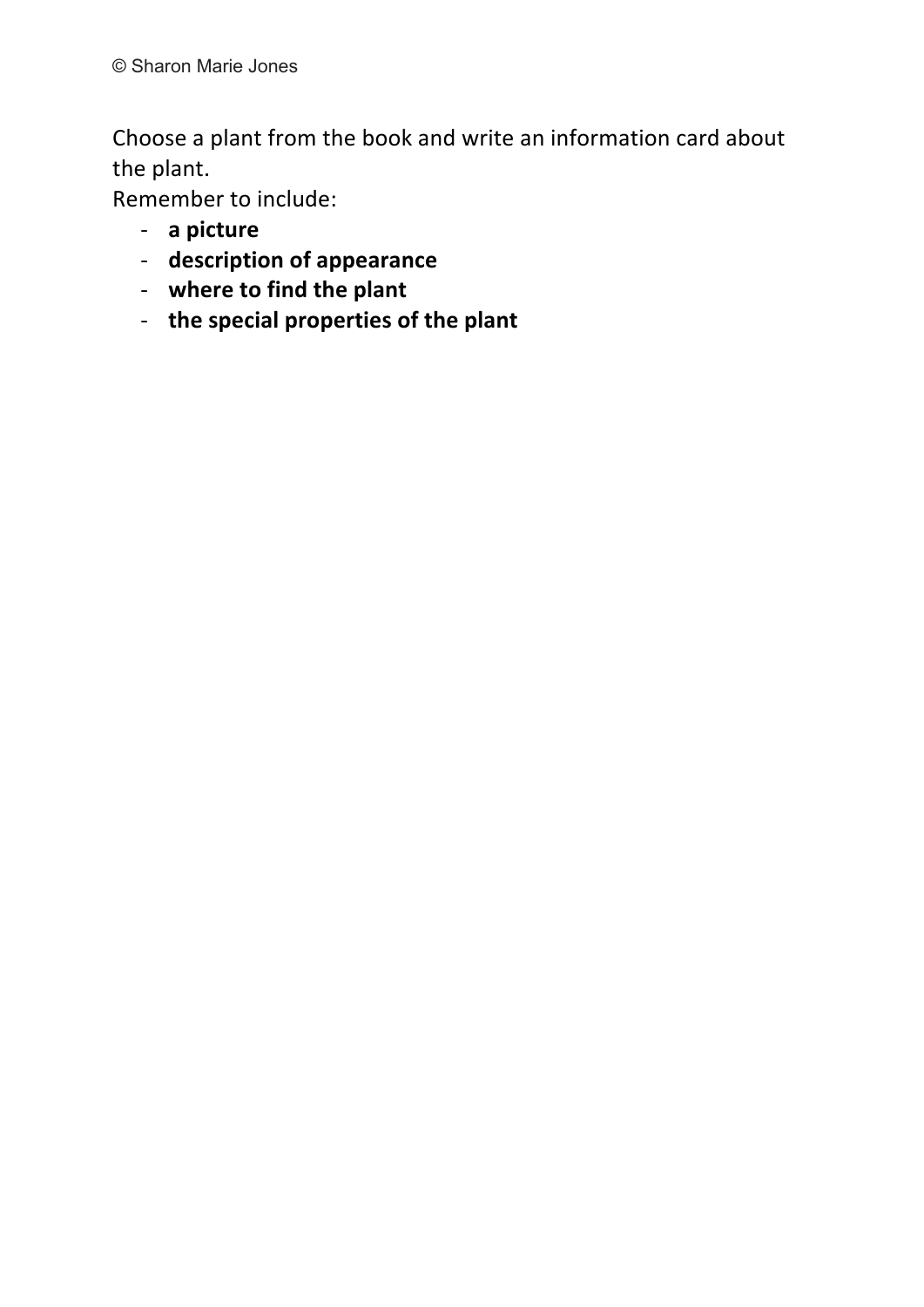Use the information cards you have created to write questions about each of the forest plants.

?

Have a class quiz - you could give your team a coven name, like 'The Midnight Roses'.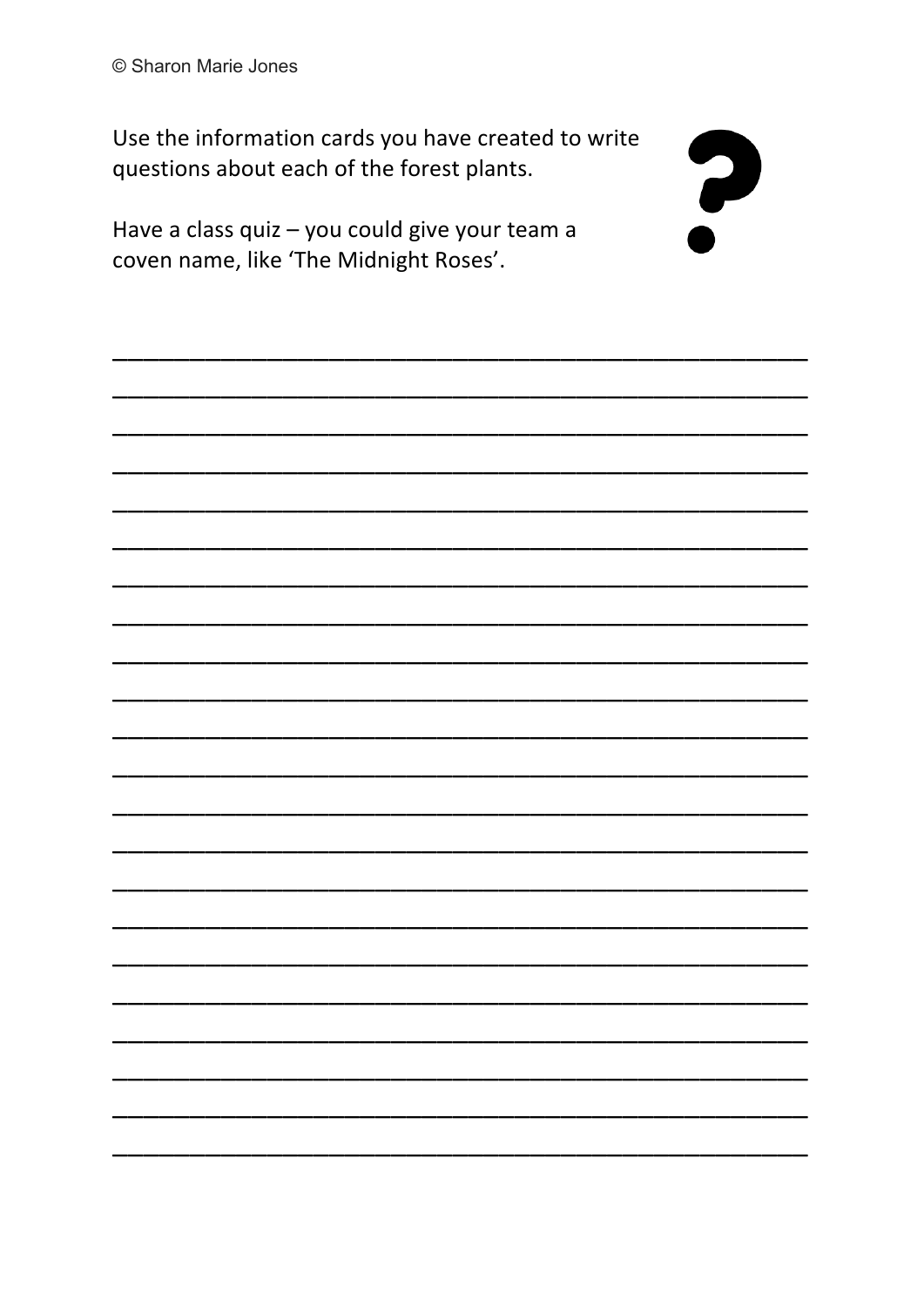Write out the ingredients for the 'Dream Dust' potion and Grace-Ella's magic words.

Be creative - experiment with font and illustrations!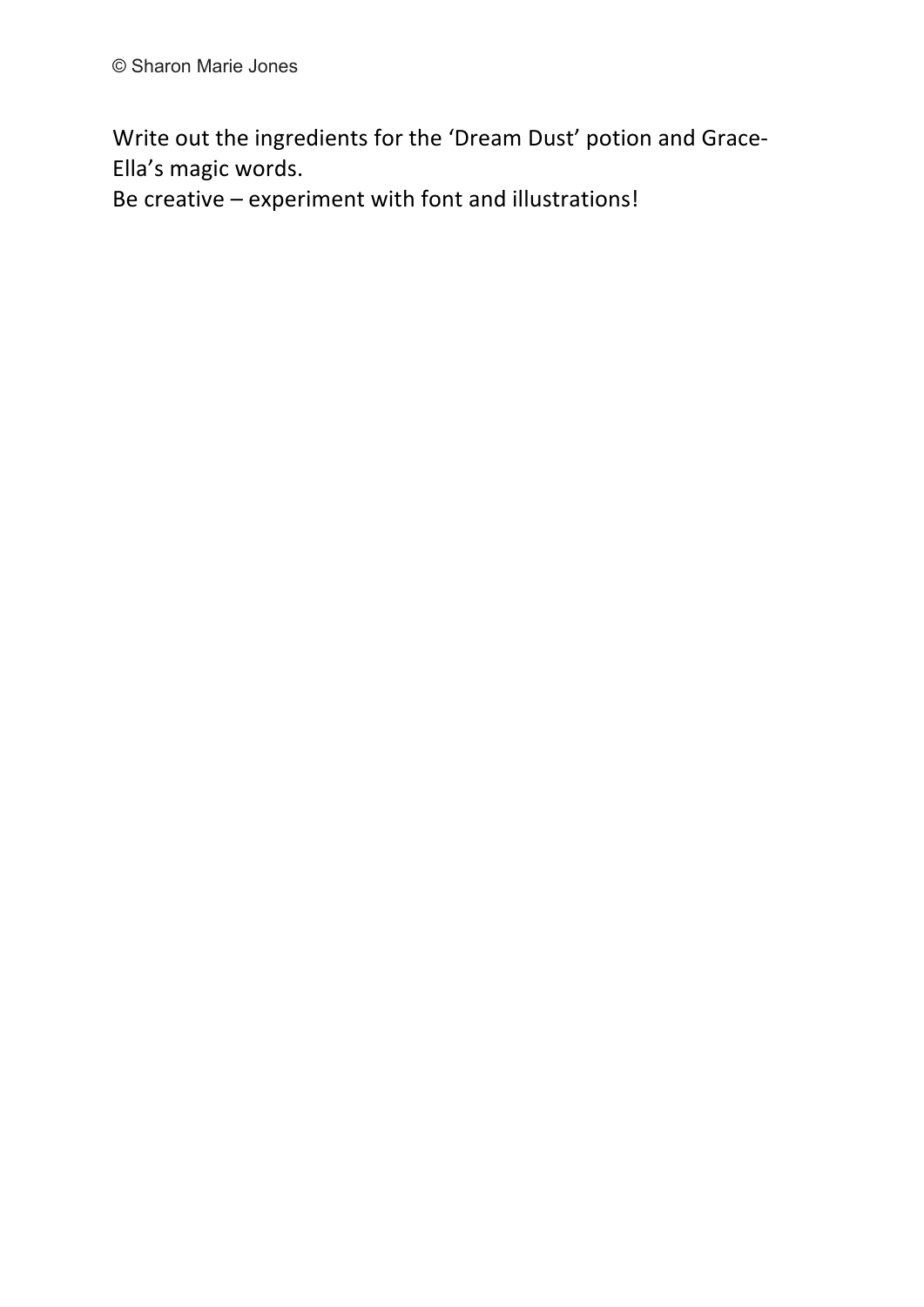

Create your own magic potion and spell. Use **alliteration** for the name of your potion.

Use *rhyme* when writing your magic spell.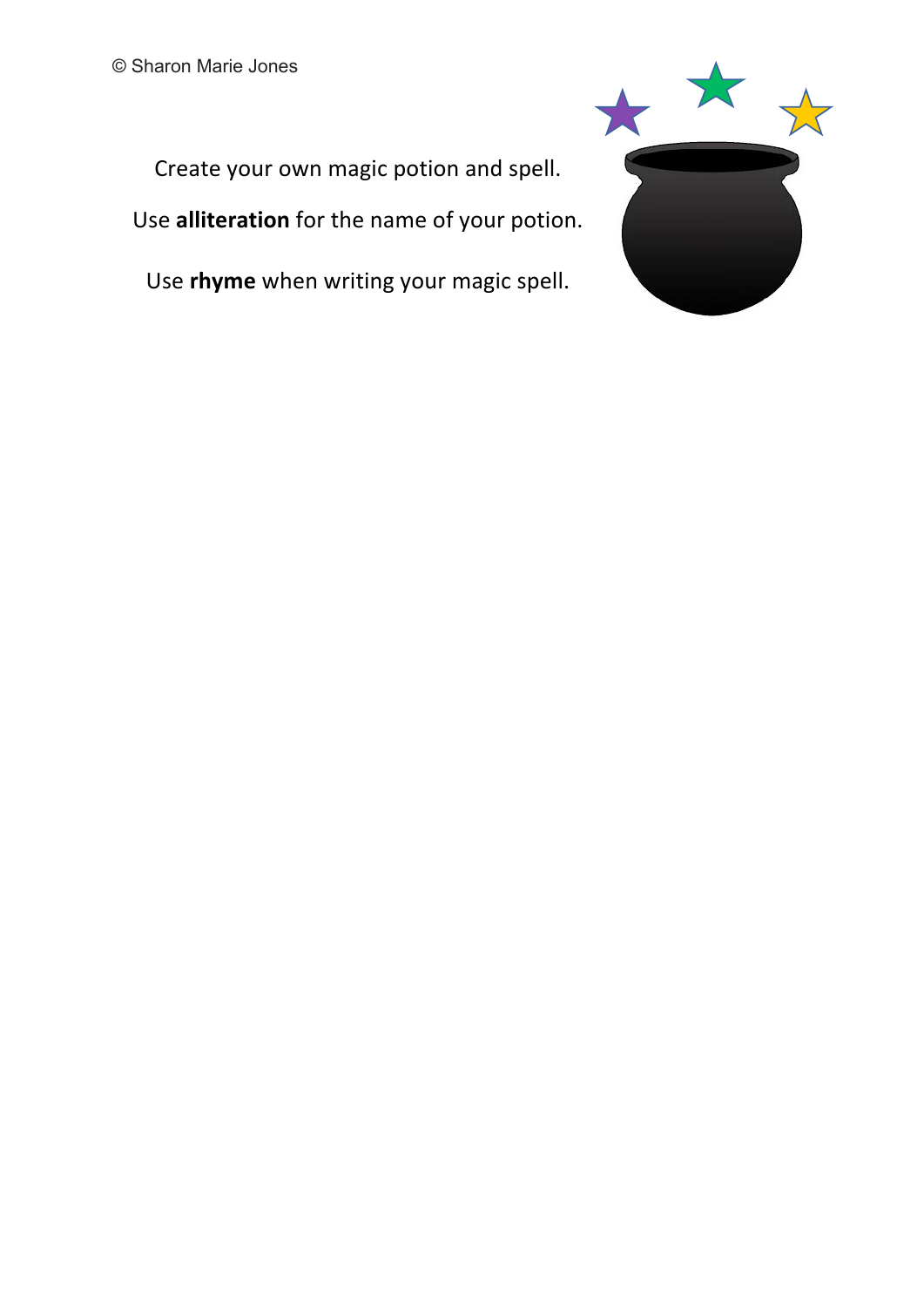Draw a broomstick.

Design the carvings on the handle of your broomstick to make it unique to you.

You could use the Theban Alphabet to write your name or words that have a special meaning for you.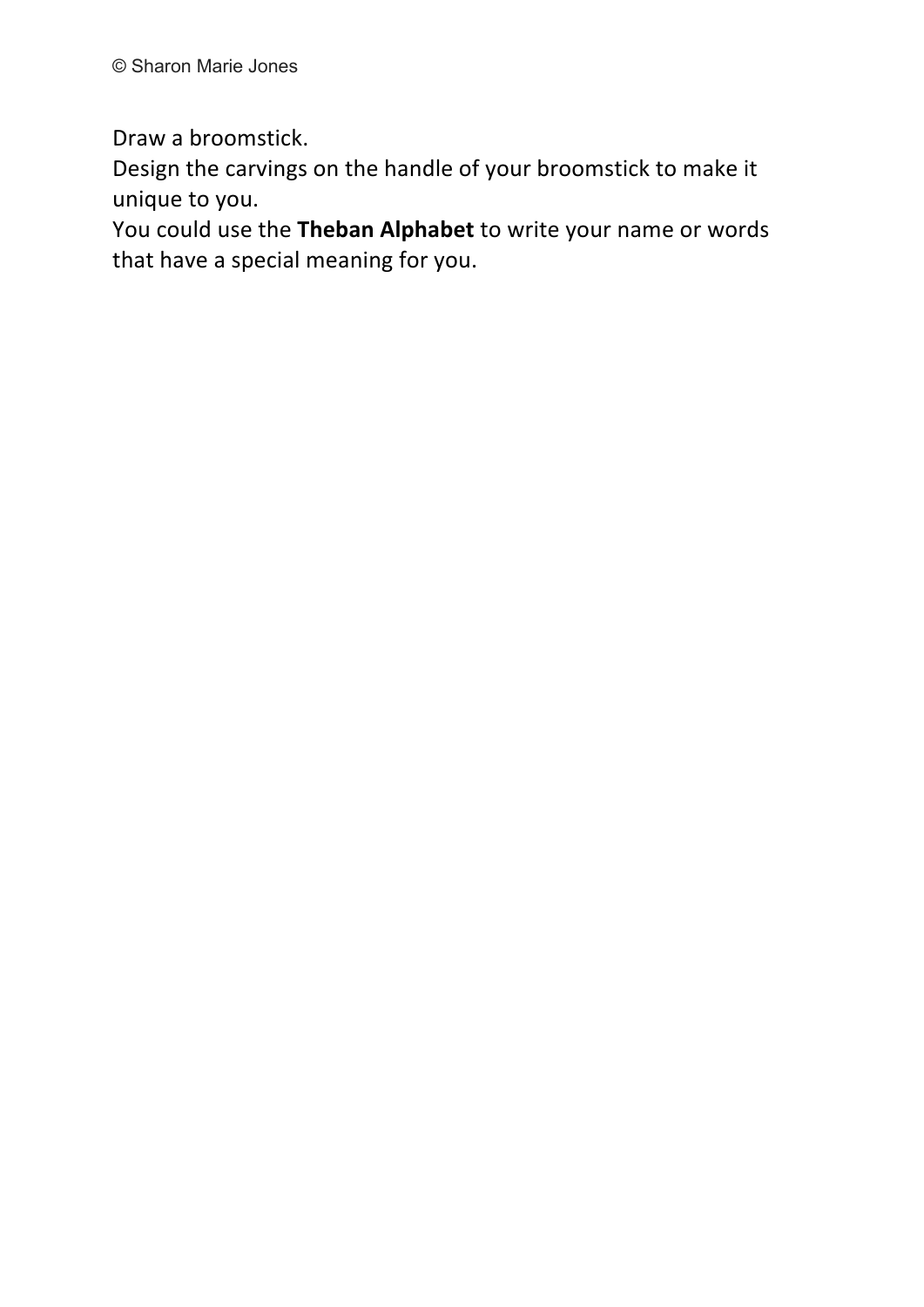How does the author build suspense in Chapter 11? Use examples from the text to support your answer.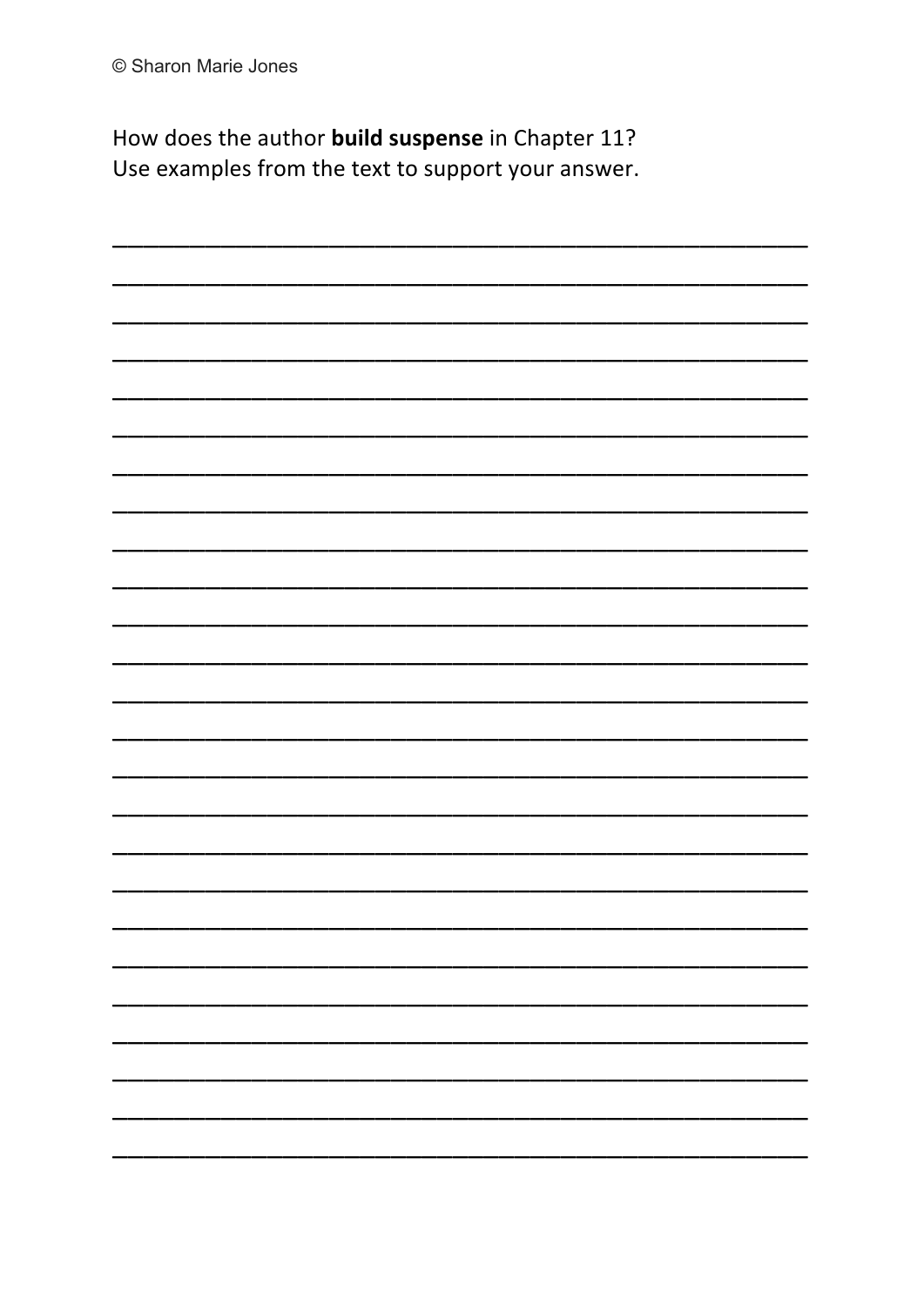How do Grace-Ella's feelings change during Chapter 12? Use examples from the text to support your answer. Use a thesaurus to find new 'feeling adjectives'. Write them in the stars.

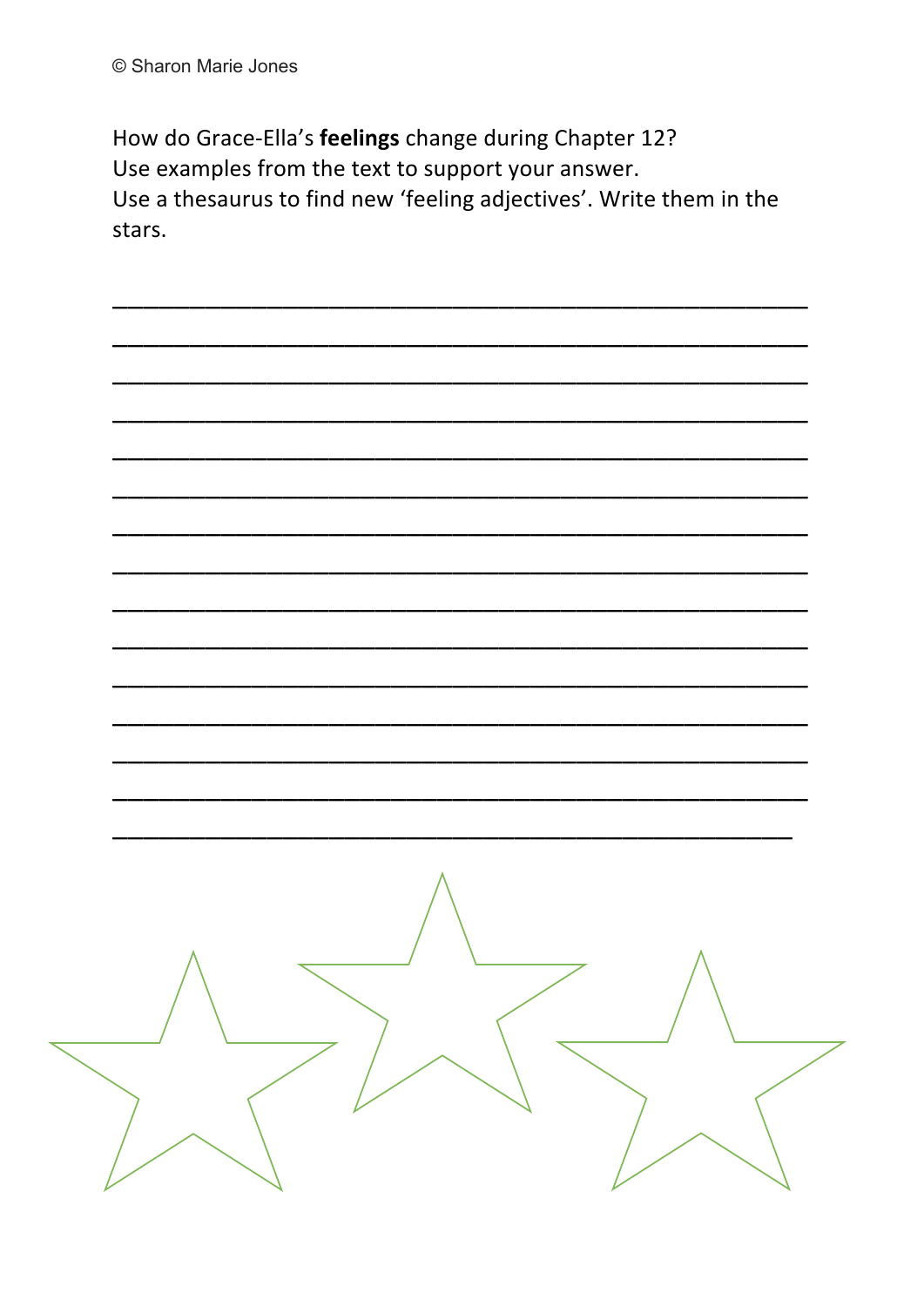Design a poster to promote reading for pleasure in your school. You could include covers of your favourite books or pictures of your favourite authors.